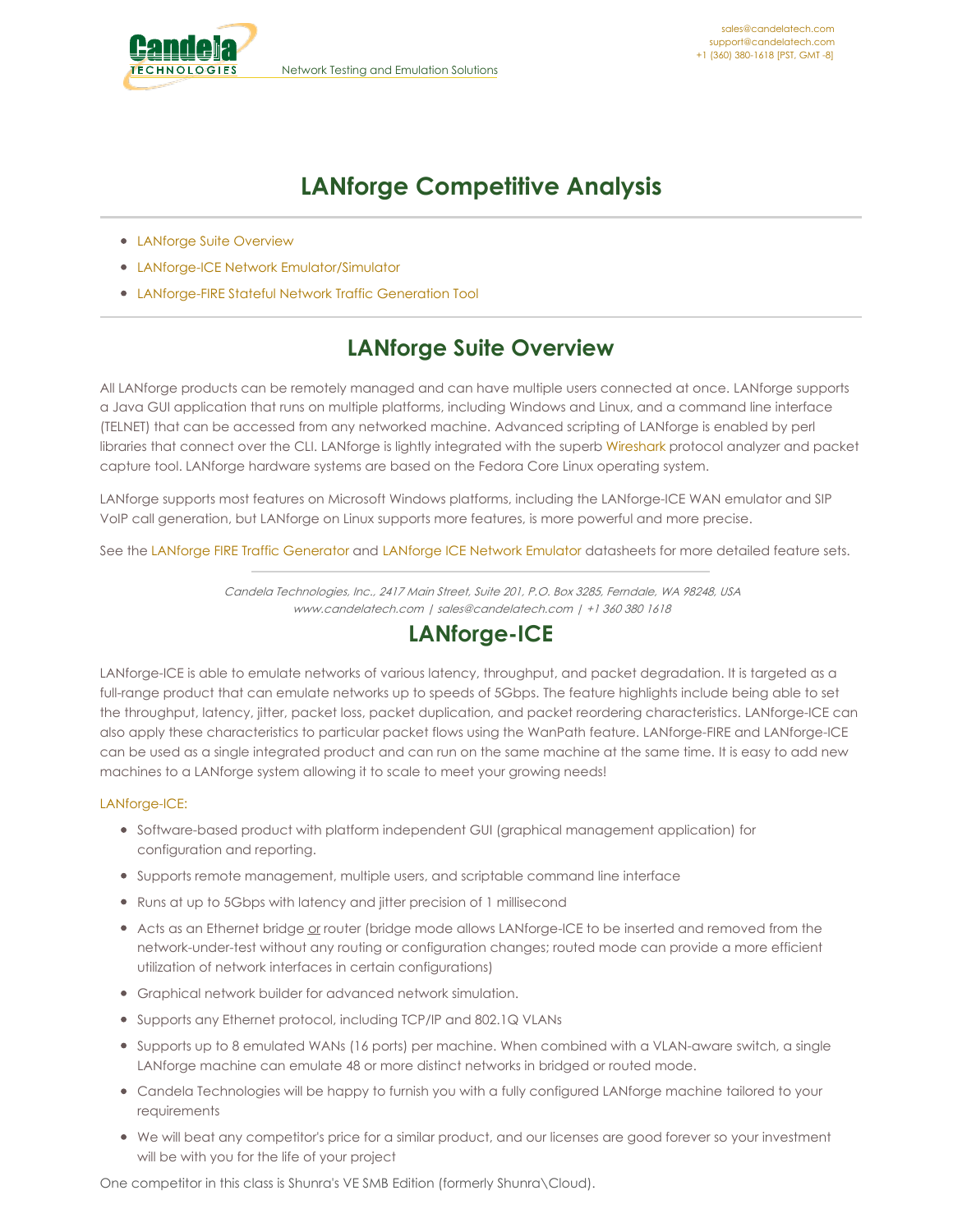#### [Shunra](http://www.shunra.com/shunra_ve_smb.aspx) VE SMB Edition:

- Software-based product that only runs on Microsoft Windows
- Advertised to run at up to 10Mbps (network emulation feature set is similar to LANforge-ICE)
- Has some advanced network congestion algorithms
- Acts as a router (implies changes to the existing network-under-test are required to insert and remove the test equipment)
- Can only work with routed traffic (IP layer and above)

There are several open-source network simulators and emulators.

#### **[x-kernel](http://www.cs.arizona.edu/projects/xkernel/)**

Appears to be an older project that was designed to test protocol development in a pure simulated environment. It does not appear that you can run general purpose network traffic through this system.

#### **[nistnet](http://snad.ncsl.nist.gov/nistnet/)**

This is another older project that seems mostly abandoned (development appears to have stopped around 2005). It was originally designed to act as a kernel module and supported routed-mode. It did not appear to be able to act as a bridge.

#### **[netem](http://www.linuxfoundation.org/collaborate/workgroups/networking/netem)**

If open-source, community support and command-line tools are what you are looking for, netem is probably the best choice. It is actively developed and appears to work well in routed mode. It is supported on most recent Linux distributions. It may be functional in bridge mode too, but the documentation is a bit sparse on how that might be configured.

#### **[dummynet](http://info.iet.unipi.it/~luigi/dummynet/)**

Another open-source, comunity-supported and command-line driven emulator is Dummynet. It appears to have most of the standard emulation features and is actively developed. It was originally developed for the BSD platform, and now supports Linux and Windows as well.

> Candela Technologies, Inc., 2417 Main Street, Suite 201, P.O. Box 3285, Ferndale, WA 98248, USA www.candelatech.com | sales@candelatech.com | +1 360 380 1618

## **LANforge-FIRE**

LANforge-FIRE is a stateful network traffic generator that supports multiple protocols including Ethernet, 802.1q VLAN, PPPoE, UDP, TCP, IPv6, HTTP, HTTPS (SSL), FTP, TELNET, SCP, SIP, RTP, NFS, SMB (Samba), iSCSI and others. It supports 802.1Q VLANs, and can also emulate more than 2000 Ethernet interfaces with unique MAC and IP addresses, allowing a single LANforge machine to appear as an entire subnet of machines. It can run all of it's supported protocols at the same time allowing one to generate very realistic network traffic patterns. LANforge-FIRE can support 30,000+ concurrent TCP connections and a mix of other connection types. LANforge-FIRE runs on the Linux and Microsoft Windows operating system, and uses the standard protocol stacks. This ensures standards compliance as well as very realistic traffic generation, including all the subtle latencies and burstiness that a hardware-based solution like SmartBits may not generate. LANforge-FIRE can generate up to 10Gbps UDP traffic rates, and slower speeds for other traffic patterns. LANforge-FIRE supports at least 20 physical interfaces on a single machine, but can emulate many more. Multiple machines can be aggregated together to generate higher traffic loads, and the LANforge software will manage the entire realm as a single entity.

LANforge can calculate various statistics including throughput, latency, jitter, packet-loss, packet corruption, and Ethernet level errors. The Java GUI provides real-time graphical and tabular representation of these reports, and the raw numbers can be saved to disk for post-processing with your spread-sheet of choice (or custom scripts as desired).

One competitor in this class is Ixia's IxChariot, which is similar to LANforge in many ways. Both support a wide variety of real-world protocols and both provide scripting (TCL for IxChariot, Perl/TELNET for LANforge) for advanced traffic generation scenarios.

## Ixia's [IxChariot](http://www.ixiacom.com/products/ixchariot/):

- Requires user to configure routing rules when using multiple interfaces. This can be difficult or impossible when attempting to have one machine use multiple ports on the same subnet and/or send traffic to itself.
- Requires Windows management console.